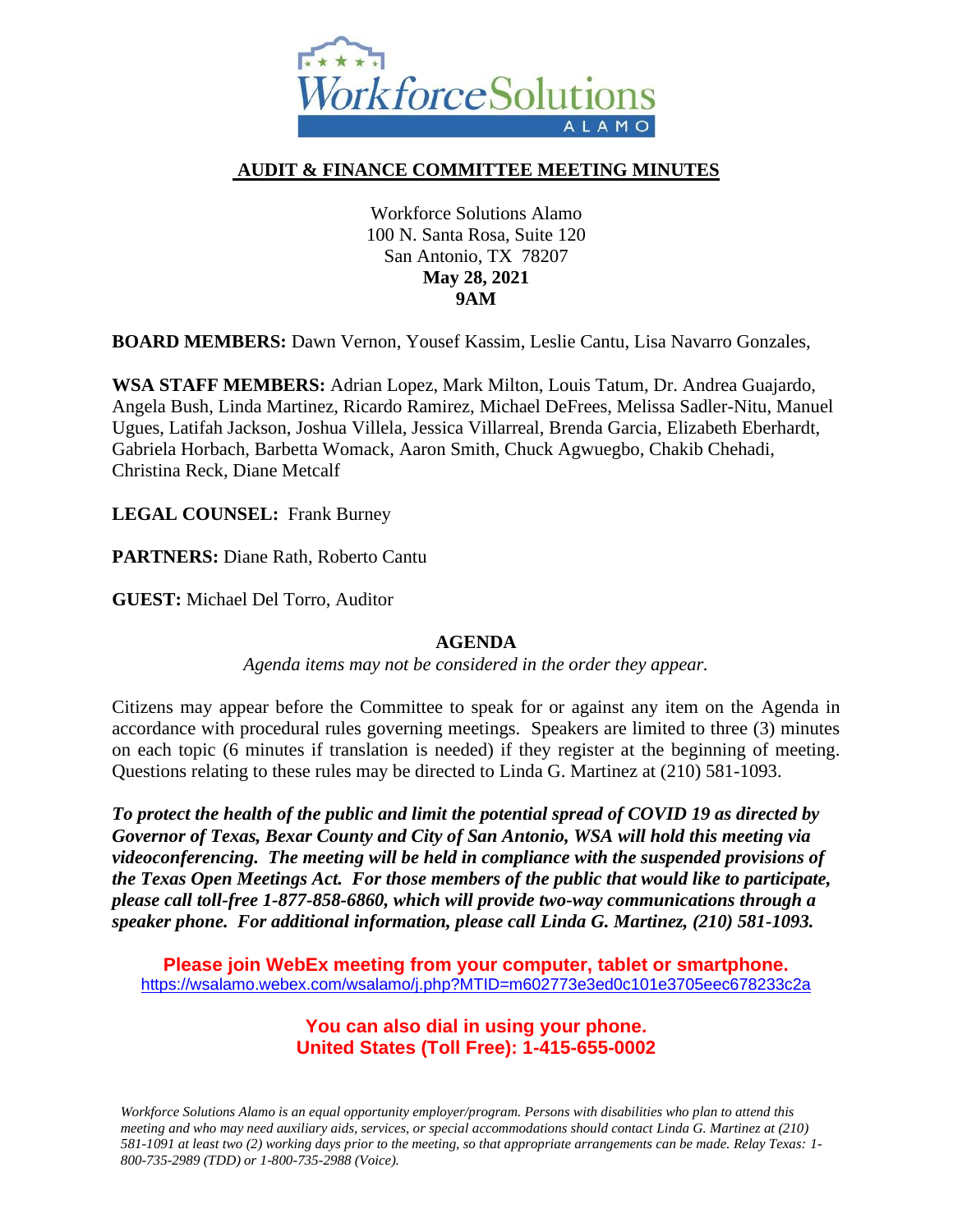# **Meeting Number & Access Code: 187 481 8121**

**New to WebEx? Get the app now and be ready when your first meeting starts:**  <https://www.webex.com/>

**During the Public Comments portion of the meeting (Agenda Item 3), the Public may type their name into the chat box or unmute themselves and state their name. The meeting host will call each member of the public for comments, in the order their names were submitted.**

I. CALL TO ORDER AND QUORUM DETERMINATION Presenter: Mary Batch, Chair **The meeting was called to order at 9:00AM Board Chairwoman Leslie Cantu acted as Audit & Finance Committee Chair on behalf of Mary Batch.** 

- II. DECLARATIONS CONFLICT OF INTEREST Presenter: Mary Batch, Chair **There are no conflicts of interest.**
- III. PUBLIC COMMENT Presenter: Mary Batch, Chair **There are no public comment.**
- IV. DISCUSSION AND POSSIBLE ACTION REGARDING PREVIOUS MINUTES for MARCH 5, 2021 Presenter: Mary Batch, Chair **Upon motion by Dawn Vernon and 2nd by Yousef Kassim, the Committee unanimously approved the May 28, 2021 Minutes**
- V. BRIEFING PROCUREMENT Presenter: Latifah Jackson, Procurement Director Procurement Projects & Contracts Summary
	- a. Child Care Update
		- Ms. Latifah Jackson, Director Contract and Procurement provided the Audit & Finance Committee an update on the formal and information Request for Proposals, RFPs.
		- RFP for Management of Child was released on April 30, 2021 and pre-bid was May 7, 2021
		- Request for Application (RFA), Application for Proposal Evaluation was released on May 21, 2021 and closed on May 28, 2021
		- RFP for Executive Coaching released on April 28, 2021 and closed on May 19, 2021. Received 27 responsible bidders. Currently under evaluation
		- Request for Application (RFA), for Application for Proposal Evaluation and Leadership Training released on April 23, 2021 closed on May 12, 2021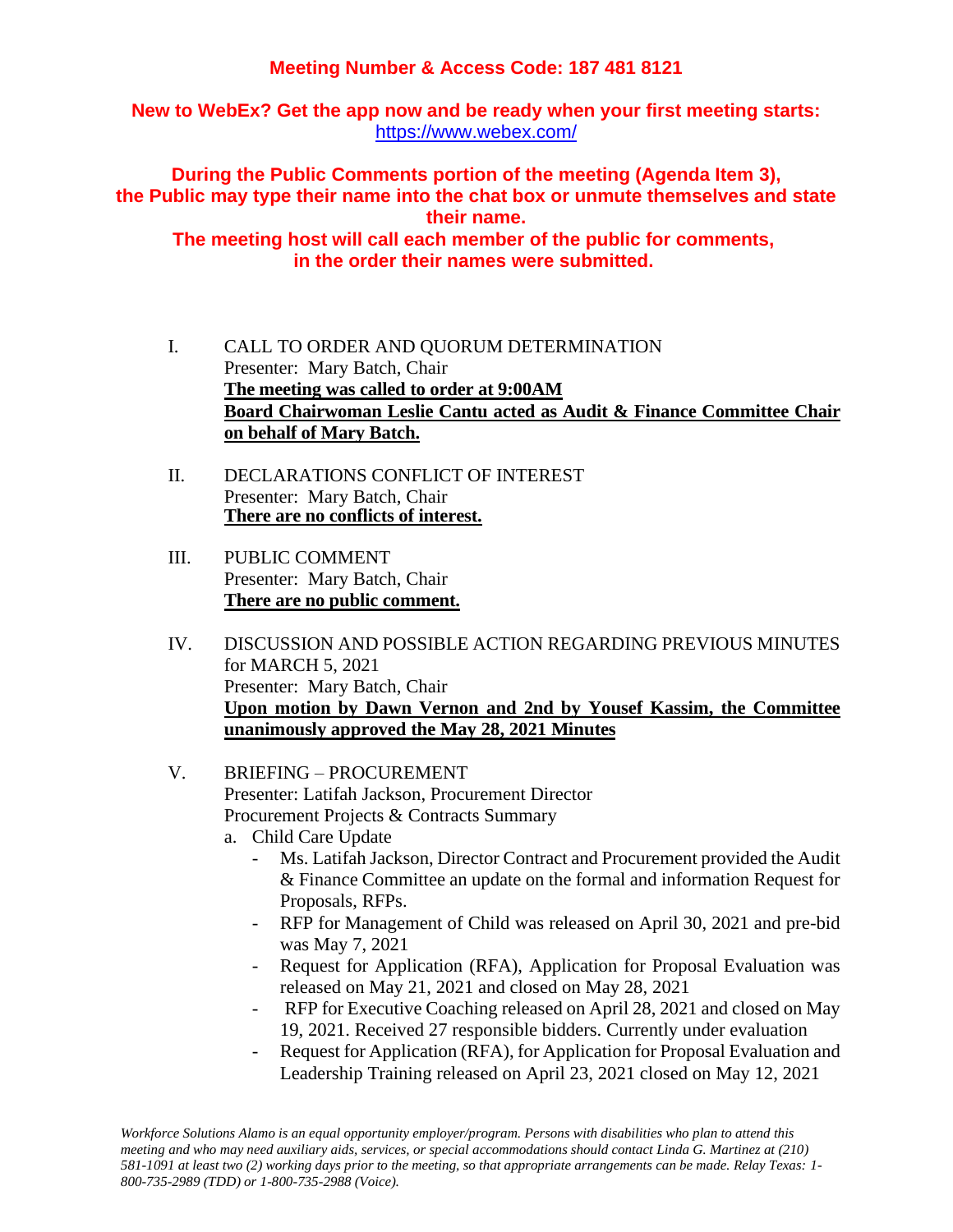b. Care Services Informal Contracts –

a. SEAL – Summer Earn and Learn-

- SA Trainers, LLC dba Partners in Progress, This contract provides six job readiness training courses as a prerequisite to the SEAL program. Classes are offered at various times and locations to maximize participants access to the courses. This contract was awarded to SA Trainers, LLC dba Partners in Progress for a one-year end term with the option to renew two subsequent one-year terms. The contract is not to exceed \$80,000 annually.
- Return on Investment Economic Modeling, LLC (EMSI). The emphasis of this study will assess the impacts of WSA's workforce development programs during Program Quarters 2019 (March 1, 2019 to March 30, 2020). Both WIOA and non-WIOA program funding streams will be included in this analysis. Data will be analyzed and discussed, and a recommendation will be made to the client to use in the final report. This study will also measure the economic impacts generated by WSA's day-today activities in the local region (a.k.a. the "operations impacts"). This contract was awarded to Economic Modeling, LLC (EMSI) for a one-time fee of \$20,000.

b. Electronic Procurement System

Purchasing launched the utilization of electronic bidding through Bonfire, which the Board of Directors approved in December 2020. Through Bonfire WSA can establish a bidders list, issue solicitations, receive proposals, evaluate proposals, and post awards of contracts. Staff has updated the WSA website, sent out email notification to vendors and are attending community engagements to further increase awareness of the new process. Procurement staff will still post solicitations on the Electronic Bids Daily (ESBD), which is the states website.

### VI. FISCAL UPDATE DISCUSSION AND POSSIBLE ACTION Presenter: Louis Tatum, CFO

- a. Financial Reports
	- Mr. Louis Tatum, CFO provided the Audit & Finance Committee fiscal updates.
	- Financial reports through March 31, 2021, have been prepared for the fiscal year of October 1, 2020, through September 30, 2021, the straight-line expenditure benchmark is 50.00% of the budget. An analysis has been performed outlining Corporate and Facility Budgets, as well as the Grant Summary Report.
	- Mr. Adrian Lopez commented on the COSA grant funding. The contract is about \$16M to provide upscale and re-training opportunities and a large portion of the budget was associated with stipends. We have realized in the last few months that many of the clients we serve are not taking advantage of the stipends. Most recently, the COSA wanted to amend the contract as early as March 2021. We asked if they would allow the \$8M in the stipend line item to be moved for additional training for clients. We had over a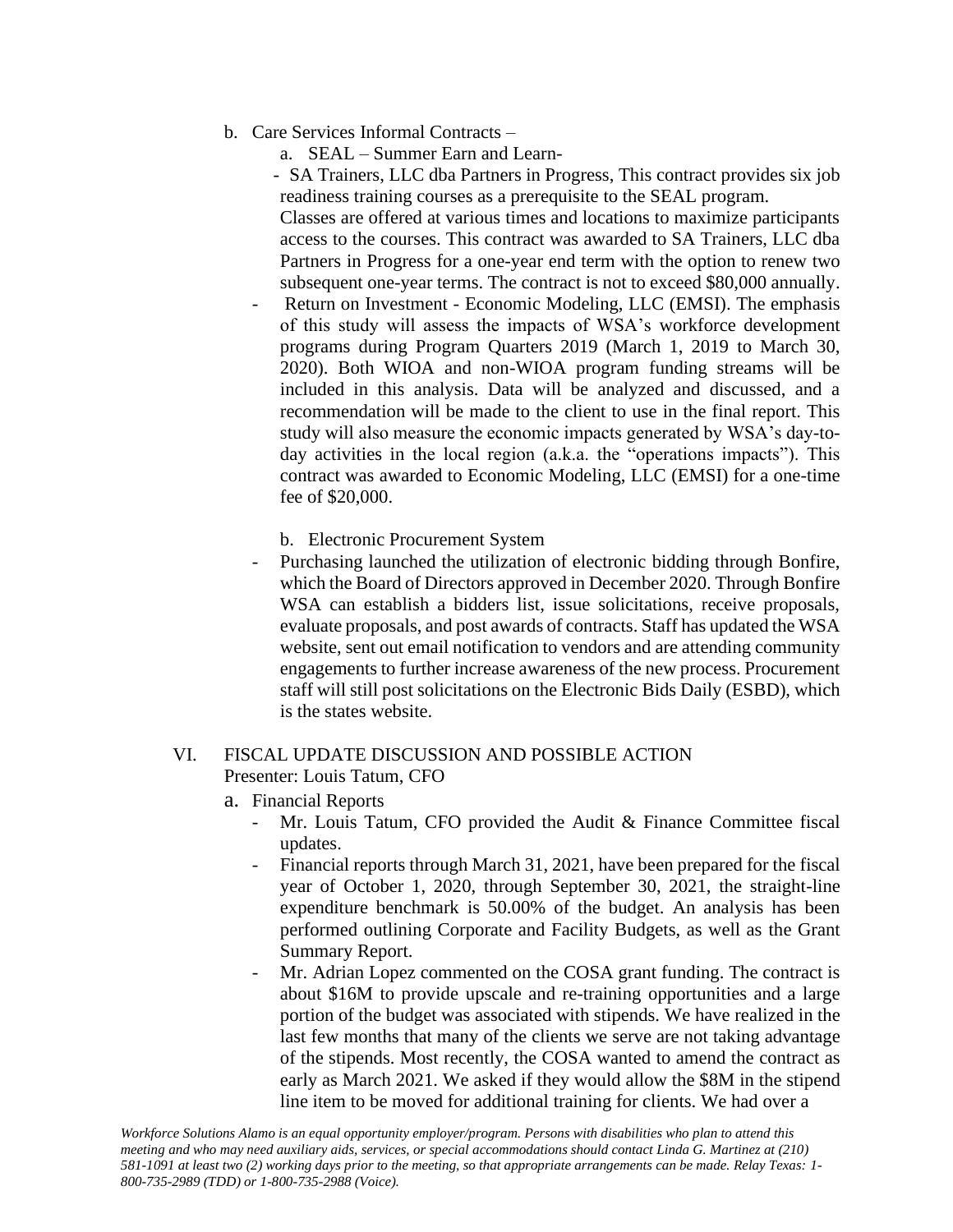thousand clients wanting additional training. Unfortunately, COSA did not approve the request. Continuing negotiations with the COSA and we may end of losing a few million dollars. However, this is not due to a lack of clients taking advantage of the program but it is due to determining how to administer the funds within the rules and confines the COSA has in place.

- Board Chairwoman, Leslie Cantu asked if clients that are eligible for the stipend not requesting it? Chairwoman Cantu also asked for a high-level overview of the eligibility requirements.
- Mr. Milton provided the eligibility requirements: be a resident of San Antonio, impacted by the pandemic by job loss and enrolled in training. Mr. Milton went on to explain clients enrolled in the program are also receiving unemployment benefits and they do not want to risk their unemployment benefits by receiving a benefit on top of a benefit and potentially must pay a tax on it. WSA has provided pro-forma to COSA for further evaluation.
- Board Member Yousef Kassim requested that another column be added to the financial report.
- Board Member Lisa Navarro Gonzales asked if the COSA provided an alternative to the stipends being issued.
- Mr. Frank Burney, Legal Counsel, cautioned the Committee of any discussion as it may be attorney client privilege and COSA representatives may be on the call.
- Mr. Lopez stated he wanted to emphasize during the contract negotiations the fiscal impact would decrease the amount of funding. And to answer Board Member Navarro Gonzales' question, the COSA did not provide an alternative.
- Board Member Navarro Gonzales also asked if other board were experiencing the same issue WSA is having with their local government.
- Mr. Lopez stated regarding the CARES and/or other local funding, only Capital Area, (Austin) have this funding. Capital Area receives \$3M.
- b. Audit Update
	- Mr. Michael Del Torro, Auditor with ABIP, provided the Audit & Finance Committee with an overview of the audit fiscal year ending September 30, 2020.
	- The audit for Alamo Workforce Development, Inc. DBA Workforce Solutions Alamo (WSA) for fiscal year ended September 30, 2020, has been performed and completed by ABIP, PC. ABIP has performed their audit in accordance with auditing standards generally accepted in the United States and the standards applicable to financial audits contained in *Government Auditing Standards*, issued by the Comptroller General of the United States and the Uniform Guidance. In performing the audit, they interviewed staff and observed processes to develop a risk assessment over the internal controls and develop audit procedures they feel necessary to provide evidence for their audit opinions.
	- ABIP reports provided:
		- Financial Audit Opinion *Unmodified (clean opinion)*
		- Compliance Audits Child Care Development, Child Care Protective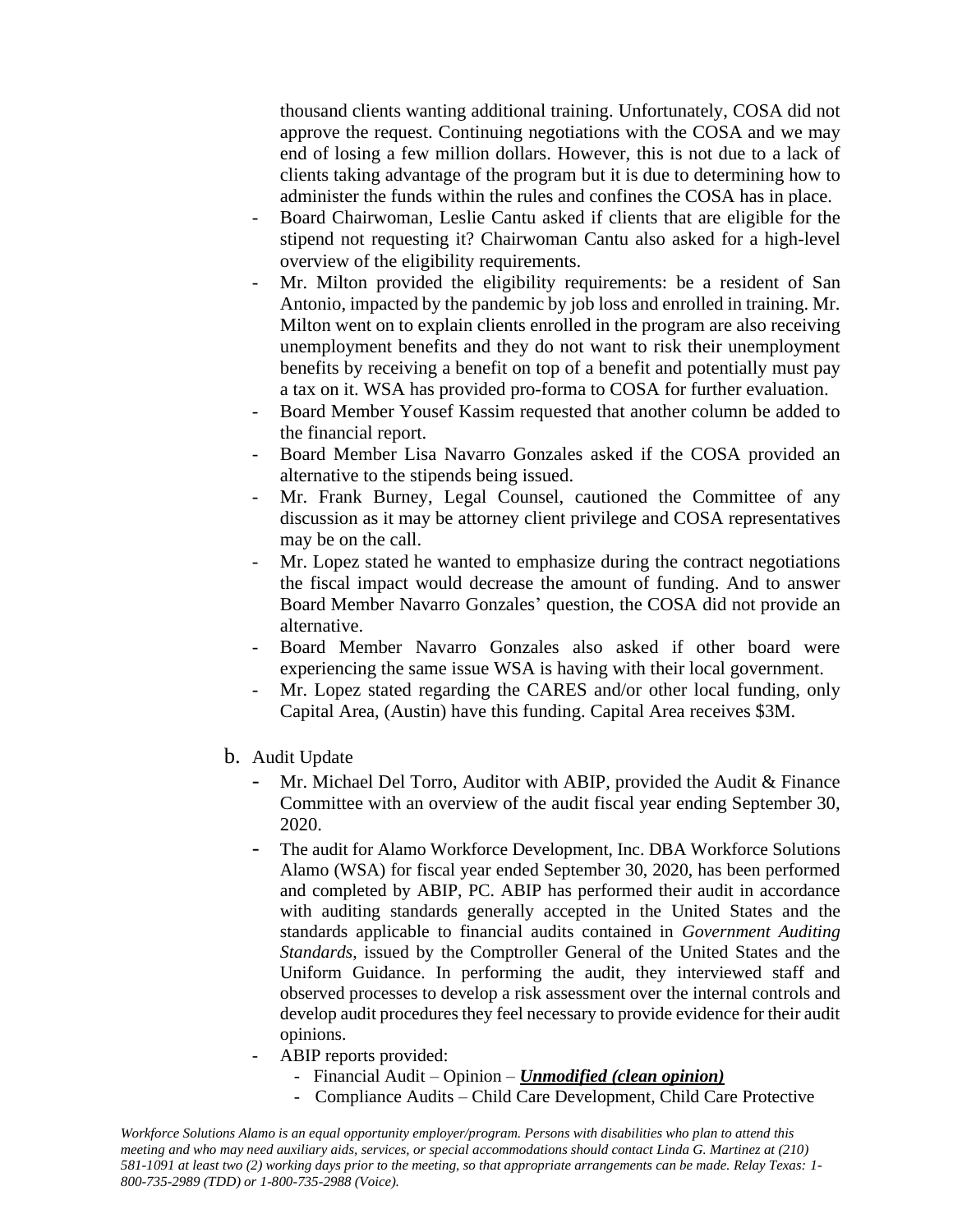Services, and WIA/WIOA Cluster – Unmodified (clean opinion)

- Report of Conduct of Audit
- Financial Audit
	- Established an audit approach based on risk assessment and tailored programs to guide the audit process for efficiency and completeness.
	- Performed overall analytical reviews on account balances to aid in the extent of audit procedures needed to provide reasonable assurance over activity and account balances.
	- Reviewed and mailed AWS-prepared confirmations to related parties, legal counsel and financial institutions.
	- Reviewed approval processes over individual transactions and tested allowability for particular grant contract.
	- Performed substantive procedures for the various financial statement account balances as of yearend including cash, accounts receivable, prepaid expenses, fixed assets, accounts payable, accrued liabilities, and deferred revenues.
	- Worked with management to assist in the preparation of the financial statement and ensure up to date disclosures are included.
	- Prepare Report on Conduct of Audit for the fiscal year ended September 30, 2020.
	- Compliance Audit Child Care Development, Child Care Protective Services, and WIA/WIOA Cluster
		- Established an audit approach based on risk assessment and tailored programs to guide the audit process for efficiency and completeness.
		- Interviewed staff pertinent to Child Care Development and Protective Services Funds (CCDF and CCPS Grants) and WIOA Funds to gain understanding of processes over disbursements, payroll and cash reimbursement processes.
		- Performed a risk assessment over the 14 compliance requirements over the CCDF, CCPS, and WIOA Grants and planned test of controls and compliance for each.
		- Sampled individual transactions for allowability with CCDF, CCPS, and WIOA Grants award and approvals by staff prior to payments to vendors.
		- Sampled reimbursement draws (cash receipts) over allowable costs charged to the grants for proper approvals from staff and recording into the general ledger.
		- Reviewed completeness and accuracy of Texas Workforce Commission reporting compliance requirement over CCDF, CCPS, and WIOA Grants.
		- Mr. Del Torro discussed the ransomware attack. In July 2020, Alamo Workforce Development, Inc. dba Workforce Solutions - Alamo experienced a ransomware attack. As required by our professional standards we reviewed correspondence from Texas Workforce Commission along with the Corrective Action Plan and considered this information in planning and performing our financial and compliance audit for the fiscal year ended September 30, 2020. No additional comments or recommendations resulted from our review.
		- Mr. Lopez thanked the WSA Board for their leadership.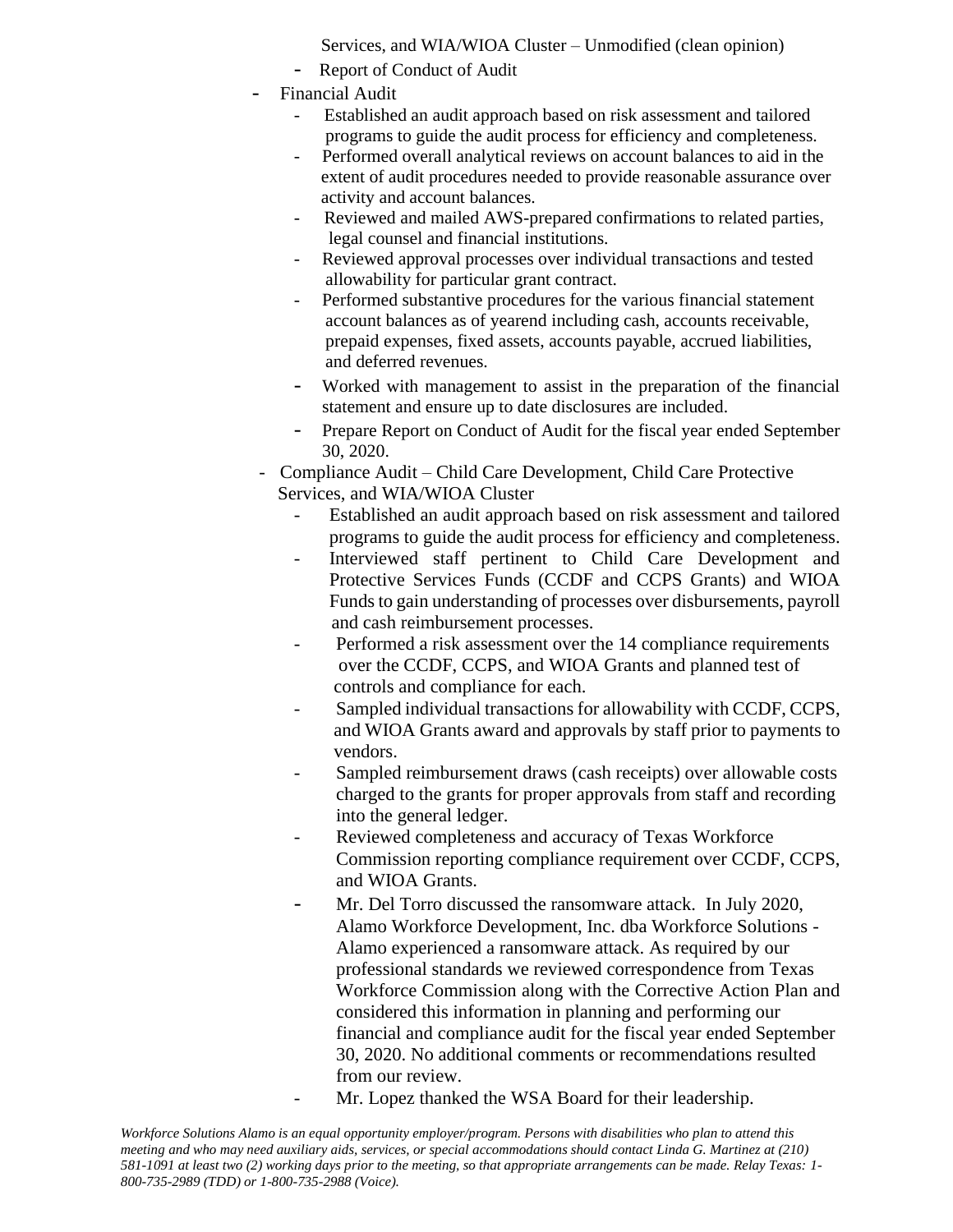# **Upon motion by Board Member Yousef Kassim and 2nd by Board Member Lisa Navarro Gonzales, the Committee unanimously accepted the audit report as presented.**

VII. CEO REPORT

Presenter: Adrian Lopez, CEO

a. Securing Additional Resources

- Mr. Lopez also provided the Audit and Finance Committee an update on a few of the Employer Events.
- WSA Workforce on Wheels, (W.O.W Bus) is back in service and available to Board Members if they would like to use for their hiring events. The bus is equipped with computers.
- Seguin Career Fair
- WSA in partnership with City of San Antonio, and fire department hosted vaccination clinics at three of our centers to assist both clients and staff to be employment ready.
- Mr. Lopez also highlighted the various partnerships.
	- Texas A & M
		- Data partner to support the Texas Talent Connection Grant \$200K
	- San Antonio Education Partnership-
		- Trellis Foundation Career Exploration \$200K
	- Alamo Colleges
		- Navistar \$1 million Skills Development Fund
	- San Antonio Housing Authority
		- \$2.3 million Jobs Plus Program
	- Northeast Lakeview College
		- Equipment grant \$205K
	- JET Grants
		- Boerne ISD \$101K
		- Ingram ISD \$91K
		- Southside ISD \$83K
	- 44 Careers fairs have been held since Jan 2021 thru May 2021.
	- We have had 451 employers in attendance
	- 3,167 Registered Job Seekers (or In Person Attendance)
	- 1,524 have logged in
	- 1,777 job postings available
	- 11,864 job openings available
	- 535 interviews and 125 hires
- Chairwoman Cantu commended Mr. Lopez and his team on how they have been able to bring these various events to the community and provide employment opportunities.

VIII. CHAIR REPORT Presenter: Mary Batch, Chair

- IX. **Executive Session: Pursuant to Chapter 551 of the Texas Open Meetings Act, the Committee may recess into Executive Session for discussion on any issue for which there is an exception to the Act as set out in section 551.071 et. seq. including, but not limited to, the following:** 
	- **a. Government Code §551.072 – Discussions Regarding Purchase, Exchange, Lease, or Value of Real Property if Deliberation in an Open Meeting**